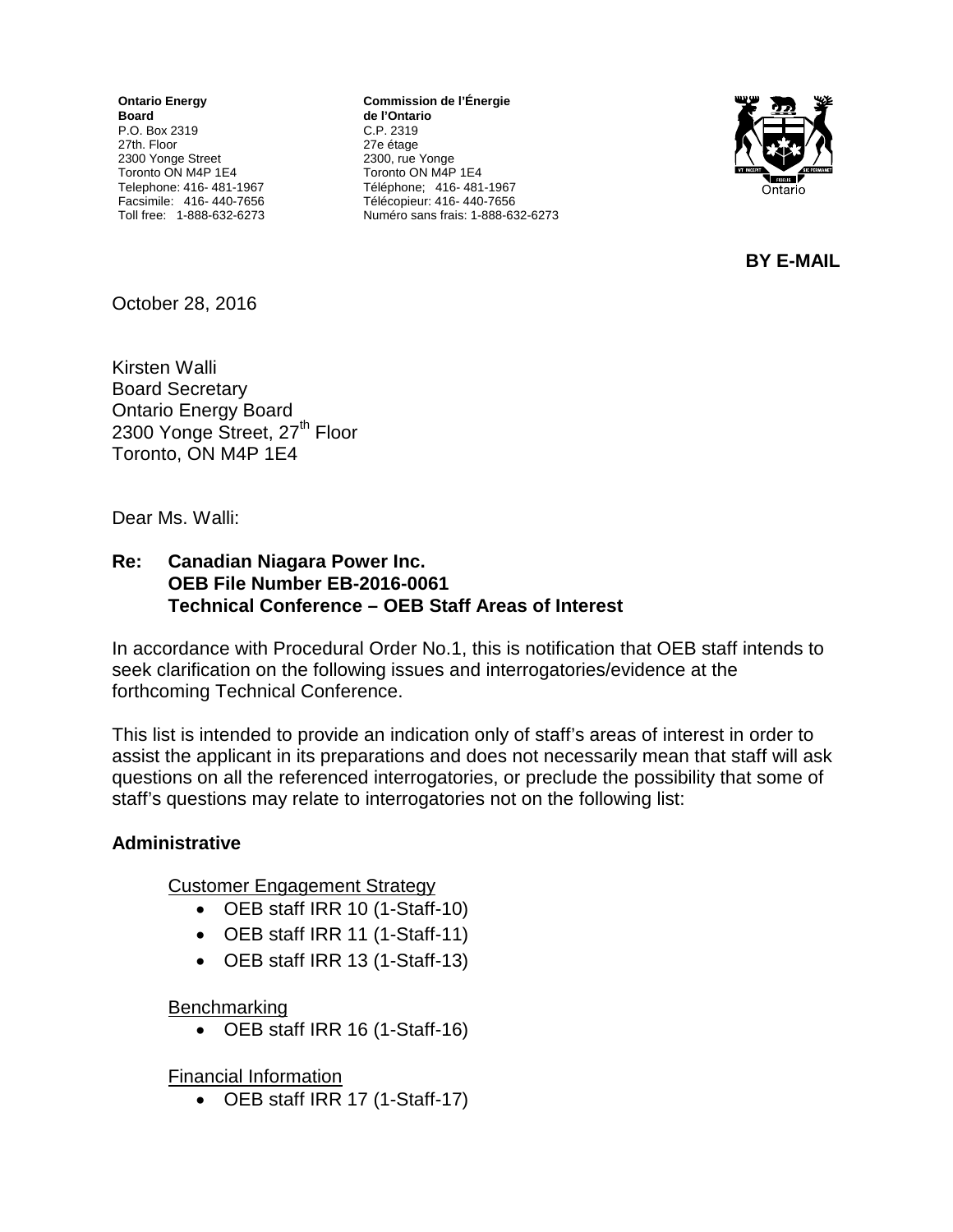#### **Rate Base**

Reliability Indicators

• OEB staff IRR 5 (1-Staff-5)

## Legacy Delta Systems

• OEB staff IRR 22 (2-Staff-22)

# Targeted Asset Replacement Program

• OEB staff IRR 24 (2-Staff-24)

# Targeted Asset Replacement Program and Cost Savings

• OEB staff IRR 25 (2-Staff-25)

# **IT and Smart Grid Development Improvement**

• OEB staff IRR 28 (2-Staff-28)

## SR Project #10

• OEB staff IRR 38 (2-Staff-38)

## Gananoque Power Supply Issues

• OEB staff IRR 46 (2-Staff-46)

## Pole Asset Condition

• OEB staff IRR 50 (2-Staff-50)

## Gananoque Feeders

• OEB staff IRR 56 (2-Staff-56)

## **Operating Costs**

## OM&A Expenditures

• OEB staff IRR 23 (2-Staff-23)

# Operating Expenditure Increases for 2016 and 2017

• OEB staff IRR 47 (2-Staff-47)

## Emerald Ash Borer Program

• OEB staff IRR 59 (4-Staff-59)

## Customer Disconnections

• OEB staff IRR 60 (4-Staff-60)